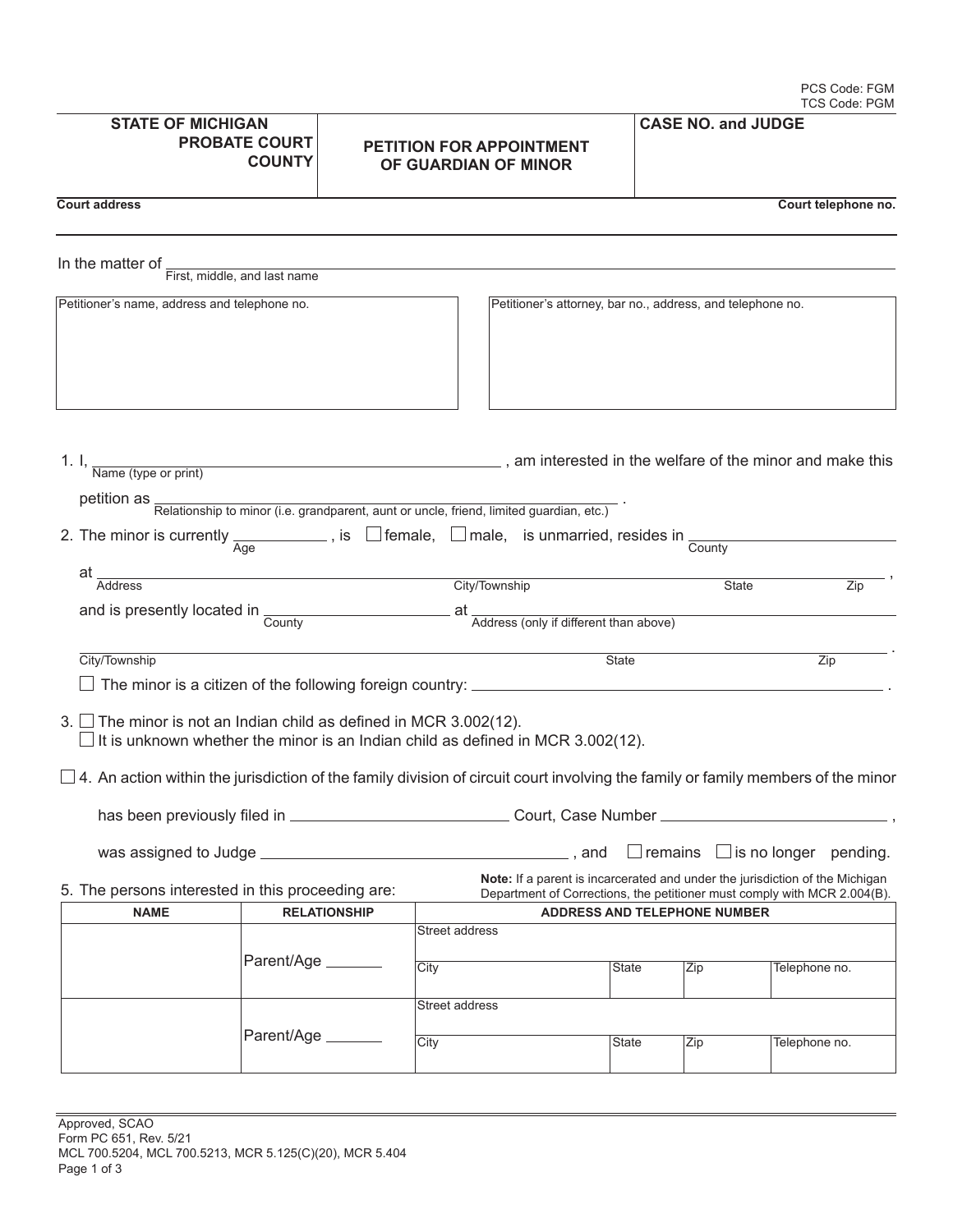## **Petition for Appointment of Guardian of Minor** (5/21) Page 2 of 3

| w. | л<br>۰, |
|----|---------|
|----|---------|

**\***Also list persons who had principal care and custody of the

|             | 5. The persons interested in this proceeding are: (continued) |                                     |              |     | minor during the 63 days before filing the petition. |
|-------------|---------------------------------------------------------------|-------------------------------------|--------------|-----|------------------------------------------------------|
| <b>NAME</b> | <b>RELATIONSHIP</b>                                           | <b>ADDRESS AND TELEPHONE NUMBER</b> |              |     |                                                      |
|             |                                                               | Street address                      |              |     |                                                      |
|             | lConservator                                                  | City                                | <b>State</b> | Zip | Telephone no.                                        |
|             |                                                               | Street address                      |              |     |                                                      |
|             | Guardian                                                      | City                                | State        | Zip | Telephone no.                                        |
|             | Person with care/                                             | Street address                      |              |     |                                                      |
|             | custody of minor*                                             | City                                | <b>State</b> | Zip | Telephone no.                                        |

If neither parent is living, the names and addresses of the minor's grandparents and nearest of kin who are adults are:

| <b>NAME</b> | <b>RELATIONSHIP</b> | <b>ADDRESS AND TELEPHONE NUMBER</b> |              |     |               |
|-------------|---------------------|-------------------------------------|--------------|-----|---------------|
|             |                     | Street address                      |              |     |               |
|             |                     | City                                | <b>State</b> | Zip | Telephone no. |
|             |                     | Street address                      |              |     |               |
|             |                     | City                                | <b>State</b> | Zip | Telephone no. |
|             |                     | Street address                      |              |     |               |
|             |                     | City                                | <b>State</b> | Zip | Telephone no. |

None of these persons are under any legal incapacity except  $\frac{1}{\text{Name}}$ , incapacity, and representative of the person, if any

 $\Box$  judgment of divorce or separate maintenance.

- 6. The minor is in need of a guardian because
	- $\square$  a. the parental rights of both parents or of the surviving parent have been terminated or suspended by  $\square$  death.  $\Box$  death. death.  $\Box$  death.  $\Box$  a previous court order other than an order appointing a disappearance.
		-

|  |  | a previous court order other than a                                                                                                                                                                                                                                                                         |  |  |
|--|--|-------------------------------------------------------------------------------------------------------------------------------------------------------------------------------------------------------------------------------------------------------------------------------------------------------------|--|--|
|  |  | $\mathbf{r}$ , $\mathbf{r}$ , $\mathbf{r}$ , $\mathbf{r}$ , $\mathbf{r}$ , $\mathbf{r}$ , $\mathbf{r}$ , $\mathbf{r}$ , $\mathbf{r}$ , $\mathbf{r}$ , $\mathbf{r}$ , $\mathbf{r}$ , $\mathbf{r}$ , $\mathbf{r}$ , $\mathbf{r}$ , $\mathbf{r}$ , $\mathbf{r}$ , $\mathbf{r}$ , $\mathbf{r}$ , $\mathbf{r}$ , |  |  |

 $\Box$  disappearance.<br>  $\Box$  confinement in a place of detention.  $\Box$  judgment of divorce or separa

 $\Box$  judicial determination of mental incompetency.

- **OR**
- $\Box$  b. the parent permits the minor to reside with another person and does not provide the other person with legal authority for the care and maintenance of the minor and the minor is not residing with a parent at this time.

**OR**

 $\Box$  c. the biological parents of the minor were never married to each other and  $\Box$  , and the other in the custodial parent  $\Box$  died,  $\Box$  has disappeared since  $\Box$  $\Box$  has disappeared since  $\Box$  parent has not been granted legal custody by court order. The proposed guardian is related to the minor within the fifth degree by marriage, blood, or adoption.

 $\Box$  7. A temporary guardian is necessary because  $\Box$